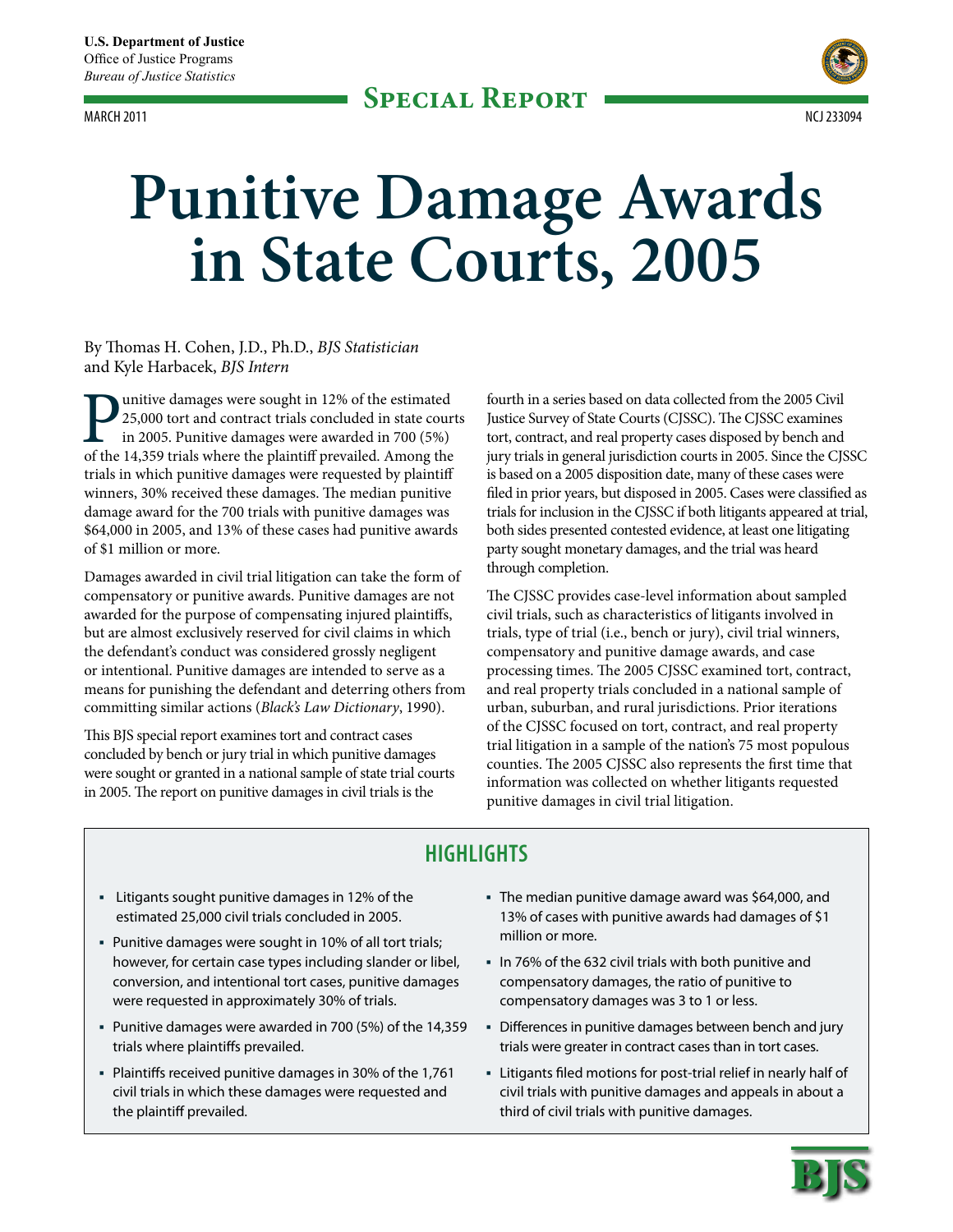# **Punitive damages were sought in 12% of civil trials**

Punitive damages were sought in 12% of the estimated 25,000 tort and contract trials concluded in the national sample of counties in 2005 (table 1). Real property trials are not analyzed in this report because information on plaintiff winners receiving punitive damages for this case type were not available.

Punitive damages were sought in 10% of the 16,057 tort trials; however, for certain tort case types, such as slander or libel, conversion, and intentional tort cases, punitive damages were requested in approximately 30% of trials. For the more common tort case types, including premises liability, automobile accident, and medical malpractice which together accounted for 84% of tort trials—litigants requested punitive damages in 7% of these cases.

Punitive damages were sought in 16% of the 8,874 contract trials concluded in the national sample in 2005. For certain contract case types, such as tortious interference, fraud, and employment discrimination cases, punitive damages were sought in more than 30% of trials. In some of the more common contract case types, such as seller plaintiff cases, punitive damages were sought in less than 10% of trials.

The variation in punitive damage claims by case type might be influenced by the legal elements inherent in the CJSSC case categories. Certain civil claims, such as intentional torts (e.g., assault or battery) or slander or libel tend to have elements of willful or intentional behavior that would be expected to support a punitive damages request.<sup>1</sup> Other CJSSC case categories, such as automobile accident or premises liability, typically do not involve elements of intentional or reckless behavior that could be used to support a punitive damages award.

1Eisenberg, Theodore; Heise, Michael; Waters, Nicole L.; and Wells, Martin T., The Decision to Award Punitive Damages: An Empirical Study (June 1, 2009). Cornell Legal Studies Research Paper No. 09-011, CELS 2009 4th Annual Conference on Empirical Legal Studies Paper. Available at SSRN: http://ssrn.com/abstract=1412864.

# Table 1

**Percentage of civil trials in state courts with litigants seeking punitive damages, by all trials and trials with plaintiff winners, 2005**

|                                | All civil trials |                                      | Civil trials with<br>plaintiff winners |                                      |
|--------------------------------|------------------|--------------------------------------|----------------------------------------|--------------------------------------|
| Case type                      | Number           | <b>Punitive</b><br>damages<br>sought | <b>Number</b>                          | <b>Punitive</b><br>damages<br>sought |
| All cases                      | 24,929           | 12%                                  | 14,550                                 | 13%                                  |
| Torta                          | 16,057           | 10%                                  | 8,645                                  | 10%                                  |
| Slander/libel                  | 186              | 33                                   |                                        |                                      |
| Conversion                     | 377              | 31                                   |                                        |                                      |
| Intentional tort               | 724              | 29                                   | 429                                    | 33                                   |
| Other or unknown tort          | 642              | 24                                   | 305                                    | 27                                   |
| Product liability <sup>b</sup> | 350              | 12                                   | 101                                    | 4                                    |
| Professional malpractice       | 143              | 15                                   |                                        | --                                   |
| Medical malpractice            | 2,448            | 8                                    | 591                                    | 10                                   |
| Automobile accident            | 9,173            | $\overline{7}$                       | 6,062                                  | 7                                    |
| Premise liability              | 1,815            | 5                                    | 718                                    | 4                                    |
| Contract <sup>c</sup>          | 8,874            | 16%                                  | 5,904                                  | 17%                                  |
| Tortious interference          | 151              | 42                                   |                                        | --                                   |
| Fraud                          | 1,108            | 32                                   | 665                                    | 39                                   |
| Employment <sup>d</sup>        | 873              | 32                                   | 491                                    | 36                                   |
| Other or unknown contract      | 242              | 21                                   | 137                                    | 23                                   |
| <b>Buyer Plaintiff</b>         | 2,574            | 17                                   | 1,642                                  | 23                                   |
| Seller plaintiff               | 2,871            | 6                                    | 2,184                                  | 4                                    |
| Rental/lease                   | 605              | 4                                    | 342                                    | 4                                    |

Note: Information on whether punitive damages were sought indicates formal requests for punitive damages in the complaint or made by parties prior to trial verdict or judgment date. Data on the number of trials in which punitive damages were sought were available for 99.9% of all civil trials and 99.9% of civil trials with plaintiff winners. Several tort and contract case categories are not shown because there were too few cases of such types to obtain statistically reliable estimates. Detail may not sum to total due to rounding. --Too few cases to obtain statistically reliable estimates.

aIncludes all tort cases, including those not listed in this table.

bIncludes asbestos and other product liability cases.

cIncludes all contract cases, including those not listed in table. d<sub>Includes</sub> employment discrimination and other employment dispute cases.

# **Report focuses on punitive damages in the 3% of civil cases concluded by trial**

When examining punitive damage awards in civil trial litigation, it is important to consider that the number of cases being analyzed is relatively small compared to the entire universe of potential civil dispositions. The 2005 CJSSC included aggregate counts of civil trial and non-trial dispositions in 116 jurisdictions. In these jurisdictions, an estimated 3% of the 439,341 civil cases were disposed of by bench or jury trial (table 2). Trial rates varied slightly across the primary civil case categories with 4% of tort and 2% of contract cases being resolved through bench or jury trial. Although punitive award figures are available for the 3% of civil cases disposed through trial, no information is available about punitive damages as part of the settlement agreement for civil cases that settled.

# **TABLE 2**

#### **Number of trial and non-trial dispositions of civil cases, 2005**

|                 | Jurisdictions | Total        | Disposition by trial |            |
|-----------------|---------------|--------------|----------------------|------------|
| Case type       | reporting     | dispositions | <b>Number</b>        | Percentage |
| All civil cases | 116           | 439,341      | 14,812               | 3.4%       |
| Torts           | 104           | 140,929      | 4,986                | 3.5        |
| Contacts        | 107           | 189,619      | 4,014                | 2.1        |

Note: The percentage of civil cases disposed of by trial were not calculated from all 156 jurisdictions participating in the 2005 CJSSC. A total of 116 jurisdictions were able to provide counts of both trial and non-trial dispositions for all civil cases. The tort and contract case categories will not sum to totals because fewer jurisdictions provided counts of trial and non-trial dispositions by these case types. Data presented only represent counts of dispositions in the reporting counties. They are not weighted to provide national-level estimates.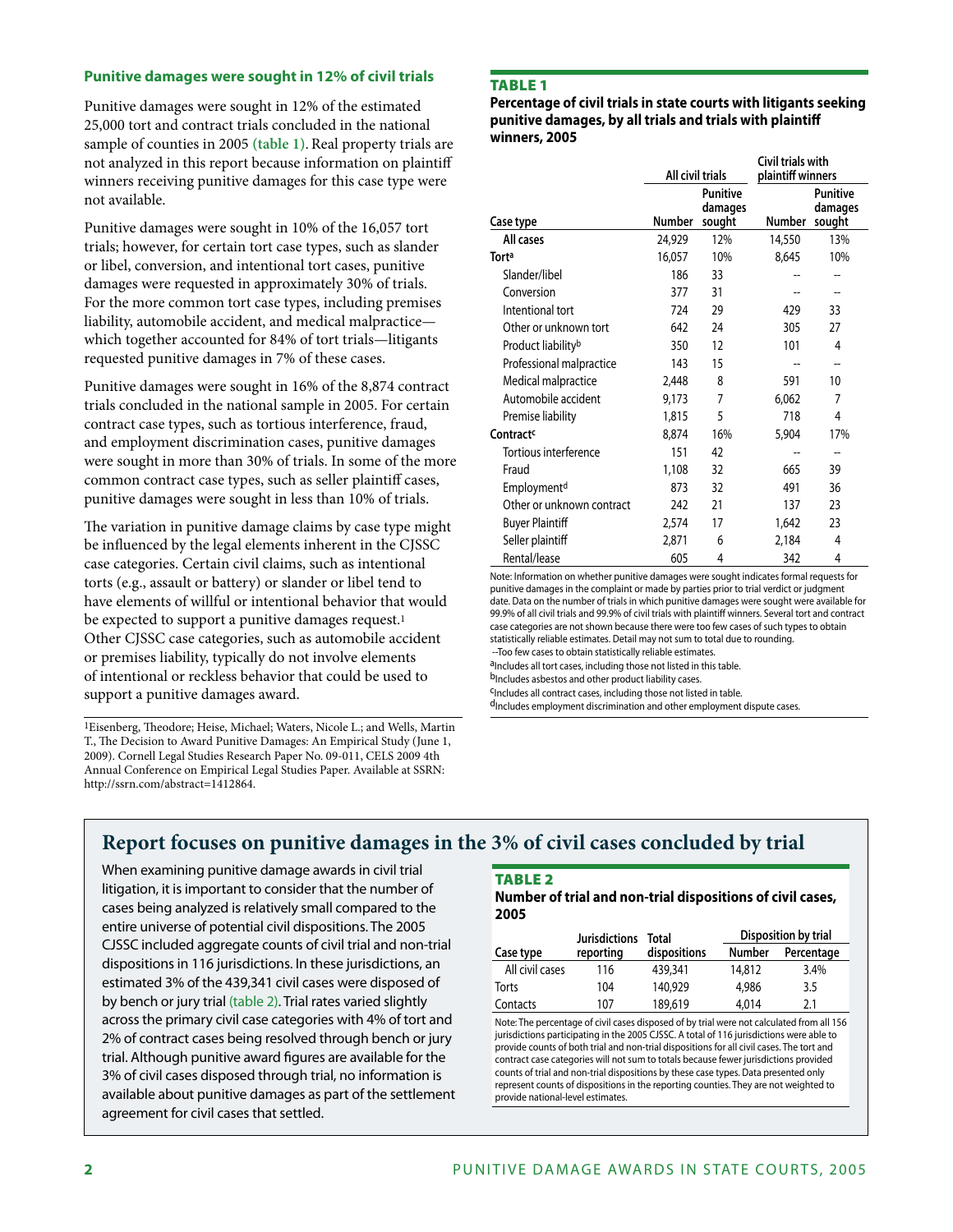# **Punitive damages were sought in a fifth of trials involving individuals suing government defendants**

The CJSSC data allow for an examination of punitive damage claims by the characteristics of plaintiffs and defendants involved in civil trial litigation. In more than 70% of civil trials, individuals sued either other individuals or businesses **(table 3)**. For these trials, punitive damages were requested relatively infrequently. Punitive damages were sought in 10% of trials in which both the plaintiff and defendant were individuals and 16% of trials in which the plaintiff was an individual and the defendant a business. The third most common litigant pairing category involved businesses suing other businesses, and punitive damages were sought in 13% of these cases. Punitive damages were also sought in about 21% of trials with individual plaintiffs and government defendants.

## **TABLE 3**

**Percentage of civil trials in state courts with litigants seeking punitive damages, by litigant pairings and trials with plaintiff winners, 2005**

|                         |               | All civil trials              |               | Civil trials with<br>plaintiff winners |
|-------------------------|---------------|-------------------------------|---------------|----------------------------------------|
| Litigant pairings       | <b>Number</b> | Punitive<br>damages<br>sought | <b>Number</b> | <b>Punitive</b><br>damages<br>sought   |
| Individual versus-      |               |                               |               |                                        |
| Individual              | 10,280        | 10%                           | 6,026         | 10%                                    |
| <b>Business</b>         | 7,210         | 16                            | 4,356         | 19                                     |
| Hospital                | 1,564         | 9                             | 442           | 8                                      |
| Government              | 1,218         | 21                            | 458           | 21                                     |
| <b>Business versus—</b> |               |                               |               |                                        |
| Individual              | 1,709         | 7%                            | 1,293         | 4%                                     |
| <b>Business</b>         | 2,520         | 13                            | 1,650         | 11                                     |

Note: Information on whether punitive damages were sought indicates formal requests for punitive damages in the complaint or made by parties prior to trial verdict or judgment date. Data on litigant pairings available for 99% of civil trials. Table excludes trials with litigant pairings involving businesses suing hospitals or governments or governments/hospitals suing various parties because there were too few trials in each category to produce reliable estimates.

# **Litigants sought punitive damages in 25% of trials with compensatory awards exceeding \$1 million**

Compensatory damages are awarded for the purpose of compensating injured parties for economic (e.g., lost wages and medical expenses) or non-economic (pain and suffering) damages. Litigants sought punitive damages in 12% of civil trials with compensatory awards ranging from \$1 to \$100,000, and 15% of trials with compensatory awards ranging from \$100,001 to \$1 million **(table 4)**. Punitive damages were sought in 25% of civil trials with compensatory awards above \$1 million.

## **TABLE 4**

**Percentage of civil trials in state courts with litigants seeking punitive damages, by compensatory damage award amounts, 2005**

| Amount of compensatory damages awarded | Number of<br>civil trials | <b>Punitive</b><br>damages<br>sought |
|----------------------------------------|---------------------------|--------------------------------------|
| None                                   | 9.733                     | 11%                                  |
| \$1 to \$50,000                        | 9,462                     | 12                                   |
| \$50,001 to \$100,000                  | 2.012                     | 12                                   |
| \$100,001 to \$250,000                 | 1,527                     | 15                                   |
| \$250,001 to \$1,000,000               | 1,347                     | 15                                   |
| Over \$1 Million                       | 638                       | 25                                   |

Note: Information on whether punitive damages were sought indicates formal requests for punitive damages in the complaint or made by parties prior to the trial verdict or judgment date. Data on compensatory award amounts were available for 99% of civil trials with these damages.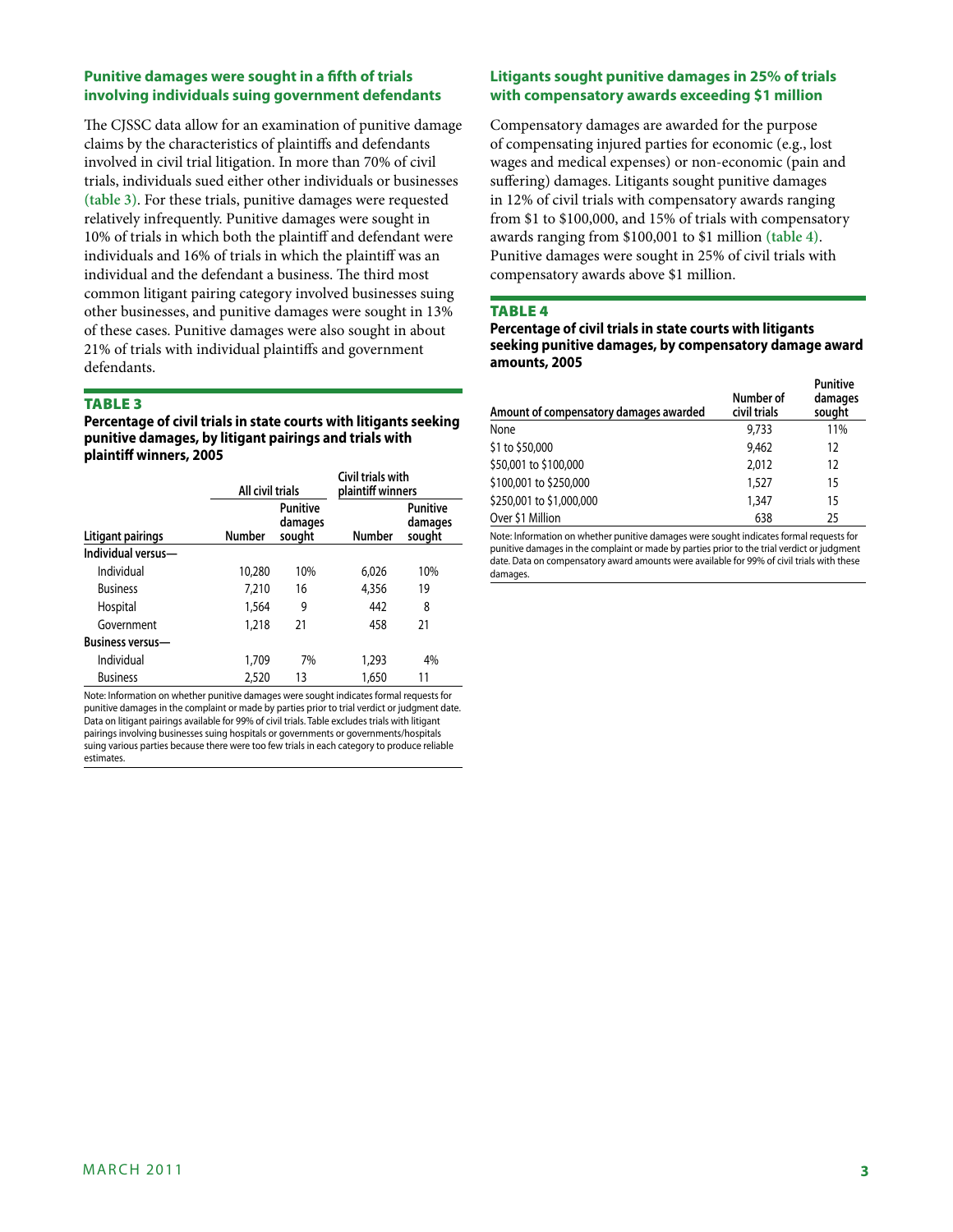# **Punitive damages were awarded in 5% of trials with plaintiff winners**

Punitive damages were awarded in 700 (5%) of the 14,359 civil trials in which the judge or jury found for the plaintiff **(table 5)**. By general case type, punitive damages were awarded in a higher percentage of contract trials (8%) than tort trials (3%). Several prevalent case categories, including medical malpractice, automobile accident, and premises liability, recorded punitive damages being awarded in 1% or less of cases.

In comparison to these case categories, several specific case types concluded with relatively higher rates of punitive damage awards. Among torts, punitive damages were awarded in nearly a third of intentional tort cases. For contracts, courts awarded punitive damages in more than a fifth of contractual fraud or employment discrimination cases.

#### Table 5

|                                  | Plaintiff winners awarded punitive damages in civil trials in |
|----------------------------------|---------------------------------------------------------------|
| state courts, by case type, 2005 |                                                               |

| Case type                      | Number<br>of trials | Percentage awarded<br>punitive damages <sup>a</sup> |
|--------------------------------|---------------------|-----------------------------------------------------|
| All cases                      | 14,359              | 5%                                                  |
| Tortb                          | 8,519               | 3%                                                  |
| Intentional tort               | 426                 | 30                                                  |
| Other or unknown tort          | 299                 | 5                                                   |
| Product liability <sup>c</sup> | 95                  |                                                     |
| Medical malpractice            | 567                 |                                                     |
| Automobile                     | 5,984               |                                                     |
| Premise liability              | 712                 | .                                                   |
| Contractd                      | 5,840               | 8%                                                  |
| Fraud                          | 661                 | 23                                                  |
| Employmente                    | 447                 | 22                                                  |
| Other or unknown contract      | 132                 | 15                                                  |
| Buyer plaintiff                | 1,642               | 8                                                   |
| Rental/lease                   | 341                 | 2                                                   |
| Seller plaintiff               | 2.175               |                                                     |

Note: Table includes only those trials in which one or more plaintiffs prevailed. Data on awarding of punitive damages were available for 98.5% of all trials. Several tort and contract case categories are not shown because there were too few cases to obtain statistically reliable estimates. Detail may not sum to total due to rounding.

aIncludes some trials in which litigants did not seek but were awarded punitive damages.

bIncludes all tort cases, including those not listed in table. <sup>C</sup>Includes asbestos and other product liability cases.

dIncludes all contract cases, including those not listed in table. eIncludes employment discrimination and other employment dispute cases.

…Less than 0.5%.

# **Punitive damages were awarded in nearly 1 of every 3 trials in which these damages were requested**

The overall percentage of civil trials with plaintiff winners awarded punitive damages increases to 30% when the base of trials is reduced to include only those 1,761 trials in which punitive damages were sought **(table 6)**. Punitive damages were awarded in 23% of tort and 35% of contract trials in which these damages were requested.

# **Punitive damages were awarded in 7% of trials involving individual plaintiffs and business defendants**

Overall, there was little difference in the percentage of trials with punitive damage awards when categorized by litigant pairings. The percentage of trials with punitive damages ranged from 3% in cases involving business litigants only to 7% in cases involving individual plaintiffs and business defendants **(table 7)**. Among trials in which punitive damages were requested, damages were awarded in a third involving individual plaintiffs and business defendants (33%) (not shown in table).

#### **TABLE 6**

**Plaintiff winners who requested and were awarded punitive damages in civil trials in state courts, by case type, 2005**

| Case type | <b>Number</b><br>of trials | Percentage awarded<br>punitive damages |  |
|-----------|----------------------------|----------------------------------------|--|
| All cases | 1,761                      | 30%                                    |  |
| Tort      | 790                        | 23                                     |  |
| Contract  | 971                        | 35                                     |  |

Note: Table includes only those trials in which one or more plaintiffs prevailed and sought punitive damages. The number of trials with punitive damage awards in all cases (table 5) will not match the number with punitive damage awards in cases where these damages were requested (table 6). In some instances, statutory rules allow jury or judge to consider awarding punitive damages in cases where no formal request was made. Data on awarding of punitive damages were available for 96.6% of trials in which these damages were formally requested. Detail may not sum to total due to rounding.

# **TABLE 7**

#### **Plaintiff winners awarded punitive damages in civil trials in state courts, by litigant pairings, 2005**

|                         | <b>Number</b> | Percentage awarded |
|-------------------------|---------------|--------------------|
| Litigant pairings       | of trials     | punitive damages   |
| Individual versus-      |               |                    |
| Individual              | 5.994         | 4%                 |
| <b>Business</b>         | 4,236         | 7                  |
| Hospital                | 432           | 6                  |
| Government              | 445           | 5                  |
| <b>Business versus-</b> |               |                    |
| Individual              | 1,290         | 5%                 |
| <b>Business</b>         | 1,638         | 3                  |

Note: Table includes only those trials in which the plaintiff prevailed. Table excludes trials with litigant pairings involving businesses suing hospitals or governments or governments/ hospitals suing various parties because there were too few trials in these litigant pairing categories to produce statistically reliable estimates. Data on awarding of punitive damages were available for 98.3% of all trials.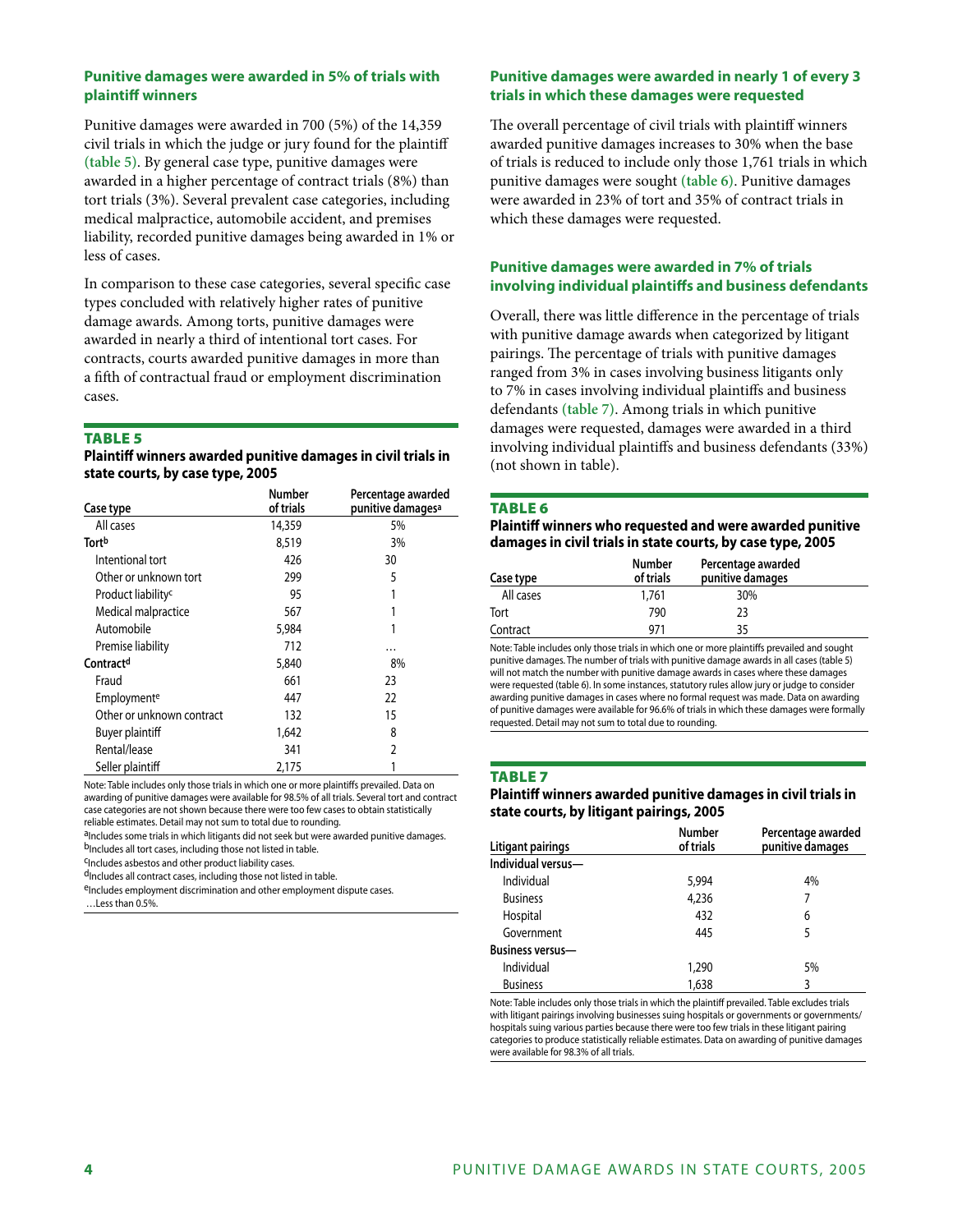#### **Median punitive damage awards were \$64,000**

The median damage amounts awarded to plaintiff winners in the 700 trials with punitive damages was \$64,000 **(table 8)**. Nearly 30% of punitive awards equaled or exceeded \$250,000 and 13% were \$1 million or more. For the general civil case categories, the median punitive awards ranged from \$55,000 in tort to \$69,000 in contract cases.

# **In 76% of trials with punitive damages the ratio of punitive to compensatory awards was 3 to 1 or less**

The relationship between the plaintiff 's economic and non-economic losses and the amount of punitive damages awarded, as expressed by the ratio of compensatory and punitive damages, has been an area of interest in Supreme Court jurisprudence. In several cases—culminating in the 2003 decision of *State Farm Automobile Insurance Company*  *v. Campbell* (123 S.Ct. 1513: 1524, April 7, 2003)—the Court held that, "Few awards exceeding a single digit ratio between punitive and compensatory damages…will satisfy due process." Eight percent of trials with punitive damages reported ratios of punitive to compensatory awards of greater than 10 to 1 (not shown in table).

In 76% of the 632 civil trials with both punitive and compensatory awards, the ratio of punitive to compensatory damages was 3 to 1 or less **(table 9)**. In trials with a ratio of punitive to compensatory awards ranging between 1 to 1 and 3 to 1, the median punitive and compensatory awards were similar (\$100,000). About 24% of trials with punitive damages registered a ratio of punitive to compensatory awards of more than 3 to 1. In these trials, the median compensatory award was about \$22,000, while the median punitive award was \$352,000.

#### **TABLE 8**

**Punitive damage award amounts in civil trials in state courts, by case type, 2005**

|           |                     |                          | Percentage of trials with punitive damage awards |                       |                        |                         |                        |  |
|-----------|---------------------|--------------------------|--------------------------------------------------|-----------------------|------------------------|-------------------------|------------------------|--|
| Case type | Number<br>of trials | Median<br>punitive award | Under<br>\$10,000                                | \$10,000-<br>\$49,999 | \$50,000-<br>\$249,999 | \$250,000-<br>\$999,999 | \$1 million<br>or more |  |
| All cases | 700                 | \$64,000                 | 15%                                              | 27%                   | 28%                    | 16%                     | 13%                    |  |
| Tort      | 254                 | 55,000                   | 23                                               | 18                    | 35                     |                         |                        |  |
| Contract  | 446                 | 69,000                   | 10                                               |                       | つら                     |                         |                        |  |

Note: The 700 trials with punitive damages includes trials in which punitive damages were not formally requested. In some instances, statutory rules allow jury or judge to consider awarding punitive damages in cases where no formal request was made. Medians calculated from only those cases in which punitive damages were awarded. Detail may not sum to total due to rounding.

#### **TABLE 9**

#### **Ratio of punitive to compensatory damage awards in civil trials in state courts, 2005**

| <b>Punitive to compensatory</b>           | <b>Number</b> |                 | Median damage awards |  |  |  |
|-------------------------------------------|---------------|-----------------|----------------------|--|--|--|
| awards ratio                              | of trials     | <b>Punitive</b> | Compensatory         |  |  |  |
| All civil trials                          | 632           | \$76,000        | \$58,000             |  |  |  |
| 1-to-1 ratio or less                      | 280           | 26,000          | 76,000               |  |  |  |
| $>1$ -to-1 ratio and $\leq 3$ -to-1 ratio | 200           | 100,000         | 100,000              |  |  |  |
| >3-to-1 ratio                             | 151           | 352,000         | 22,000               |  |  |  |

Note: The number of trials with punitive and compensatory awards (632) will not equal the total number with punitive damages (700). There were 68 trials with punitive damages in which no compensatory damages were awarded. Medians calculated from only those cases in which both punitive and compensatory damages were awarded. Detail may not sum to total due to rounding.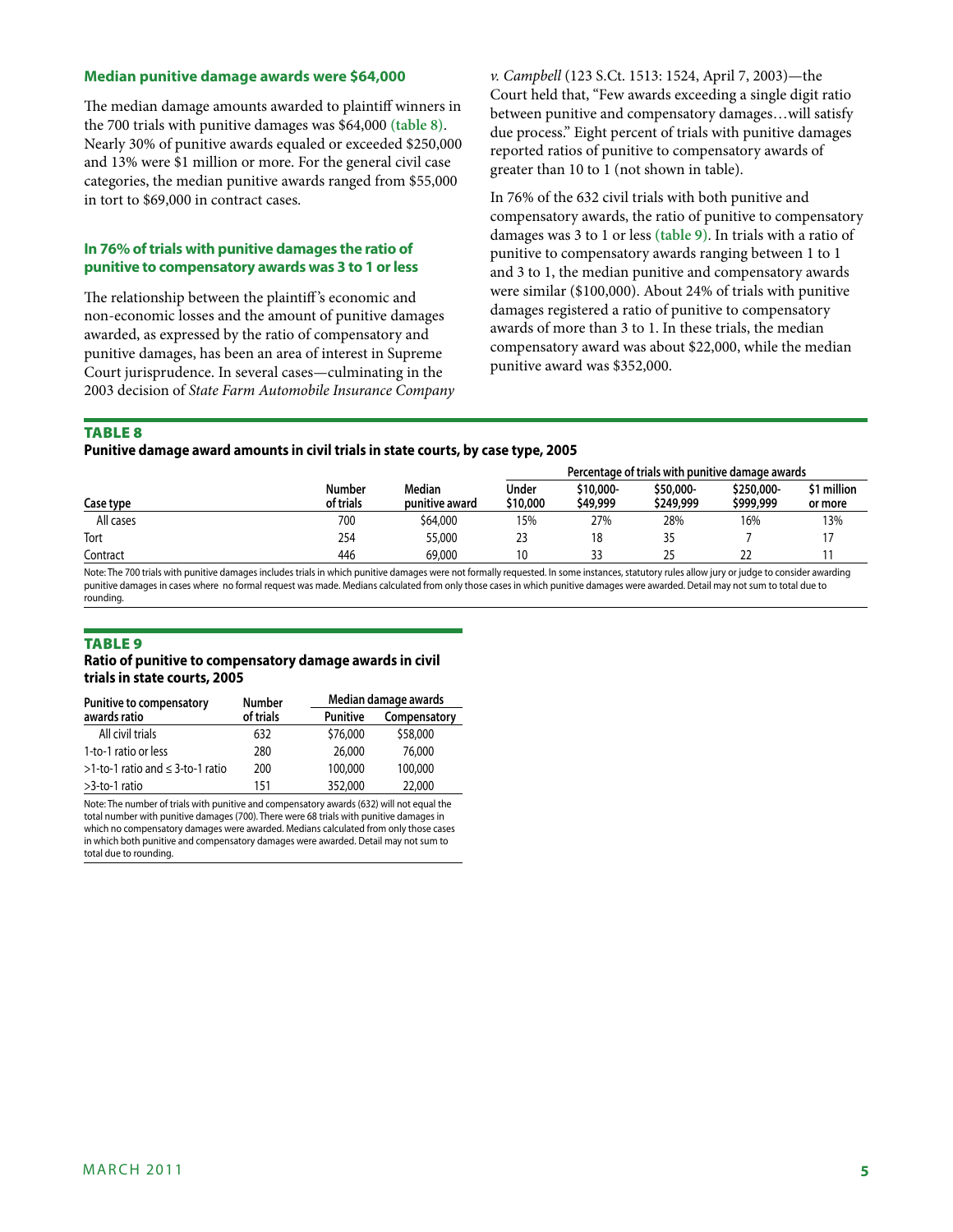# **Differences in punitive damages between bench and jury trials were greater in contract than tort cases**

Juries and judges differ more frequently in contract than in tort cases in terms of punitive damage award activity. Between tort bench and jury trials, no detectable differences were observed between the percent that requested or were awarded punitive damages **(table 10)**. Even when the population of tort cases was restricted to those in which punitive damages were sought, the percentage of litigants awarded these damages in jury and bench trials were identical (22%) (not shown in table).

In contrast to tort cases, punitive damages were sought more frequently and awarded more often in contract jury trials than in contract bench trials. Punitive damages were sought in 28% of jury and 9% of bench trials involving contract claims. In cases with plaintiff winners, punitive damages were awarded in 20% of contract cases adjudicated before juries and 2% of contract cases tried before judges.

#### Table 10

# **Comparing punitive damages between bench and jury civil trials concluded in state courts, 2005**

|                                                                                                |                     | Jury trials |                    |                 | <b>Bench trials</b> |             |  |
|------------------------------------------------------------------------------------------------|---------------------|-------------|--------------------|-----------------|---------------------|-------------|--|
|                                                                                                | Confidence interval |             |                    |                 | Confidence interval |             |  |
| <b>Cases and outcomes</b>                                                                      | <b>Estimate</b>     | Lower bound | <b>Upper bound</b> | <b>Estimate</b> | Lower bound         | Upper bound |  |
| Percent of all trials in which<br>punitive damages were sought <sup>a</sup>                    |                     |             |                    |                 |                     |             |  |
| All cases                                                                                      | 13%                 | 10%         | 16%                | 11%             | 7%                  | 14%         |  |
| Tort                                                                                           | 10                  |             | 12                 | 15              | 9                   | 21          |  |
| Contract                                                                                       | 28                  | 22          | 34                 | 9               | 6                   | 13          |  |
| Percent of trials with plaintiff winners<br>in which punitive damages were sought <sup>b</sup> |                     |             |                    |                 |                     |             |  |
| All cases                                                                                      | 14%                 | 10%         | 17%                | 10%             | 6%                  | 14%         |  |
| Tort                                                                                           | 9                   | 6           | 11                 | 16              | 8                   | 23          |  |
| Contract                                                                                       | 33                  | 26          | 41                 | 9               | 5                   | 14          |  |
| Percent of trials with plaintiff winners<br>awarded punitive damagesc                          |                     |             |                    |                 |                     |             |  |
| All cases                                                                                      | 6%                  | 4%          | 8%                 | 3%              | 2%                  | 3%          |  |
| Tort                                                                                           |                     |             | 4                  | 4               |                     |             |  |
| Contract                                                                                       | 20                  | 12          | 27                 |                 |                     | 3           |  |

Note: Confidence intervals were calculated by using a replication method (i.e., jackknife, specifically JKN) available in WESVAR PC. Punitive damages analyses between bench and jury trials excludes jury trials in which the jury presided over the case but did not determine liability or damages including punitive awards. Among jury trials excluded are trials with a directed verdict, judgments notwithstanding the verdict (JNOV), and jury trials for defaulted defendants. The confidence interval is at a 95% level.

aThe number of jury trials in which punitive damages could have been sought included 14,107 tort and 3,054 contract cases. The number of bench trials in which punitive damages could have been sought included 1,593 tort and 5,682 contract cases.

bThe number of jury trials with plaintiff winners in which punitive damages could have been sought included 7,491 tort and 1,899 contract cases. The number of bench trials with plaintiff winners in which punitive damages could have been sought included 985 tort and 3,948 contract cases.

cThe number of jury trials with plaintiff winners in which punitive damages could have been awarded included 7,376 tort and 1,838 contract cases. The number of bench trials with plaintiff winners in which punitive damages could have been awarded included 982 tort and 3,944 contract cases. The numbers in footnotes b and c differ because information on punitive damage awards was missing from 2% of civil trials.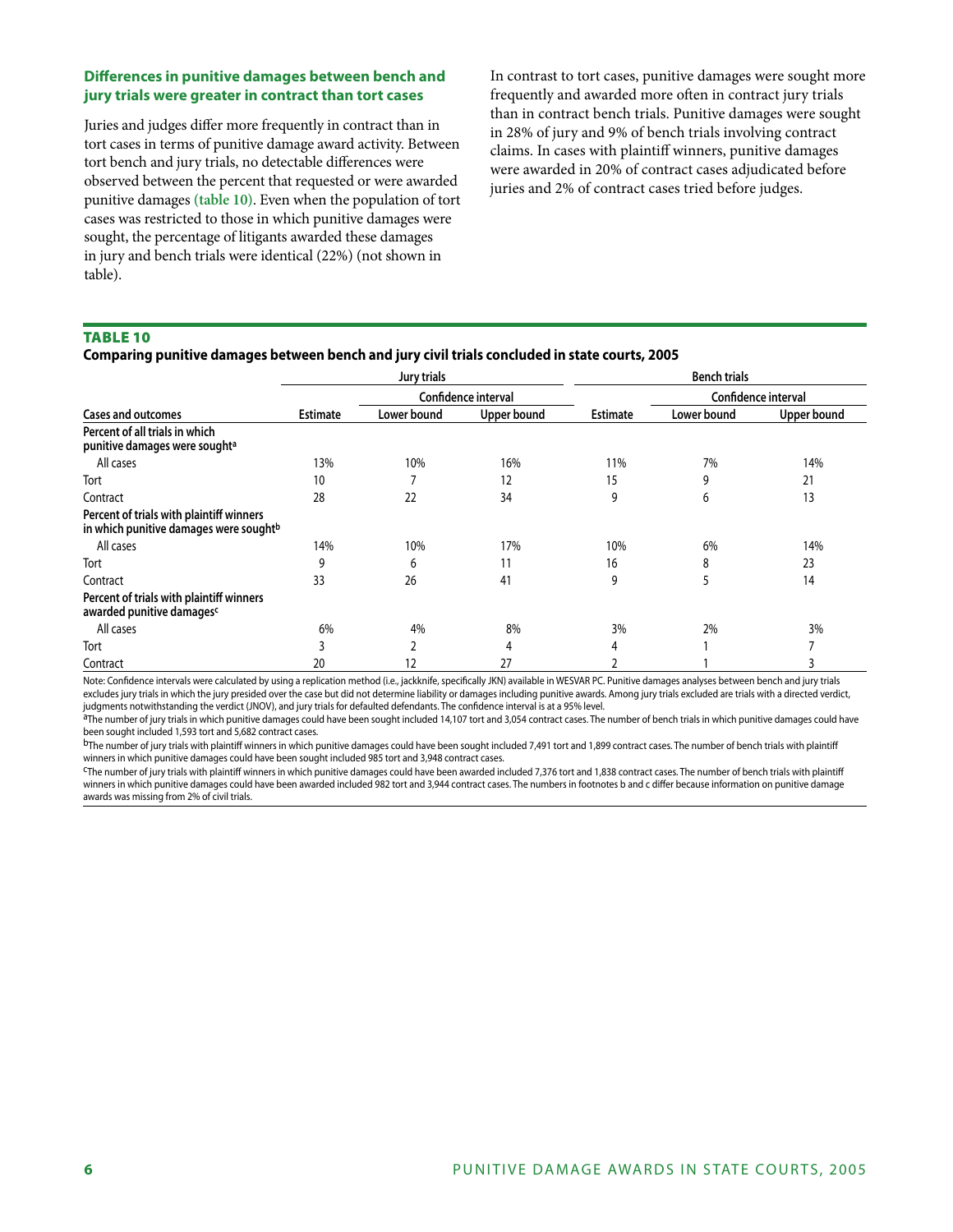# **Post-trial motions were filed in nearly half of trials with punitive damages**

After a trial reaches final verdict or judgment, litigants can file post-trial motions seeking to modify or overturn the trial court outcome. These motions include motions for judgments notwithstanding the verdict, or motions for a new trial, to modify the award, or for some other form of relief. Overall, litigants filed post-trial motions in nearly half (47%) of the 700 civil trials with punitive damage awards **(table 11)**. In comparison, post-trial motions were filed in about 30% of the 14,550 civil trials with plaintiff winners, including those with and without punitive awards (not shown in table).

## Table 11

**Post-trial motions filed in civil trials with punitive damages awarded to plaintiff winners in state courts, by case type, 2005**

| Case type | <b>Number of trials</b> | Percentage with<br>post-trial motions |  |
|-----------|-------------------------|---------------------------------------|--|
| All cases | 700                     | 47%                                   |  |
| Tort      | 254                     | 50                                    |  |
| Contract  | 446                     | 45                                    |  |

Note: Post-trial relief includes motions for judgment notwithstanding the verdict (JNOV), new trial, award modification, or some other form of relief. Information on post-trial activity was available for all civil trials with punitive damage awards. Detail may not sum to total due to rounding.

# **Litigants filed appeals in nearly a third of trials with punitive damages**

Filing a notice with the trial court to take an appeal to the state's intermediate appellate court or court of last resort represents another option for litigants seeking to overturn or modify a verdict or judgment that they believe does not comply with state law. Notices of appeal were filed with the trial court by one or both parties in 29% of the 700 civil trials with punitive damage awards **(table 12)**. Among the 14,550 civil trials with plaintiff winners, the perent in which an appeal was filed by one or both parties was 17% (not shown in table). Notices of appeal were filed in a fifth of tort and a third of contract cases with punitive damages.

## Table 12

| Notices of appeal filed in civil trials with punitive damages |
|---------------------------------------------------------------|
| awarded to plaintiff winners in state courts, by case type,   |
| 2005                                                          |

| Case type | <b>Number of trials</b> | Percentage of trials appealed |
|-----------|-------------------------|-------------------------------|
| All cases | 700                     | 29%                           |
| Tort      | 254                     | 21                            |
| Contract  | 446                     | 33                            |

Note: Appeals encompass cases in which the litigant filed a notice with the trial court judge to take an appeal. Information on appellate activity was available for all civil trials with punitive awards. Detail may not sum to total due to rounding.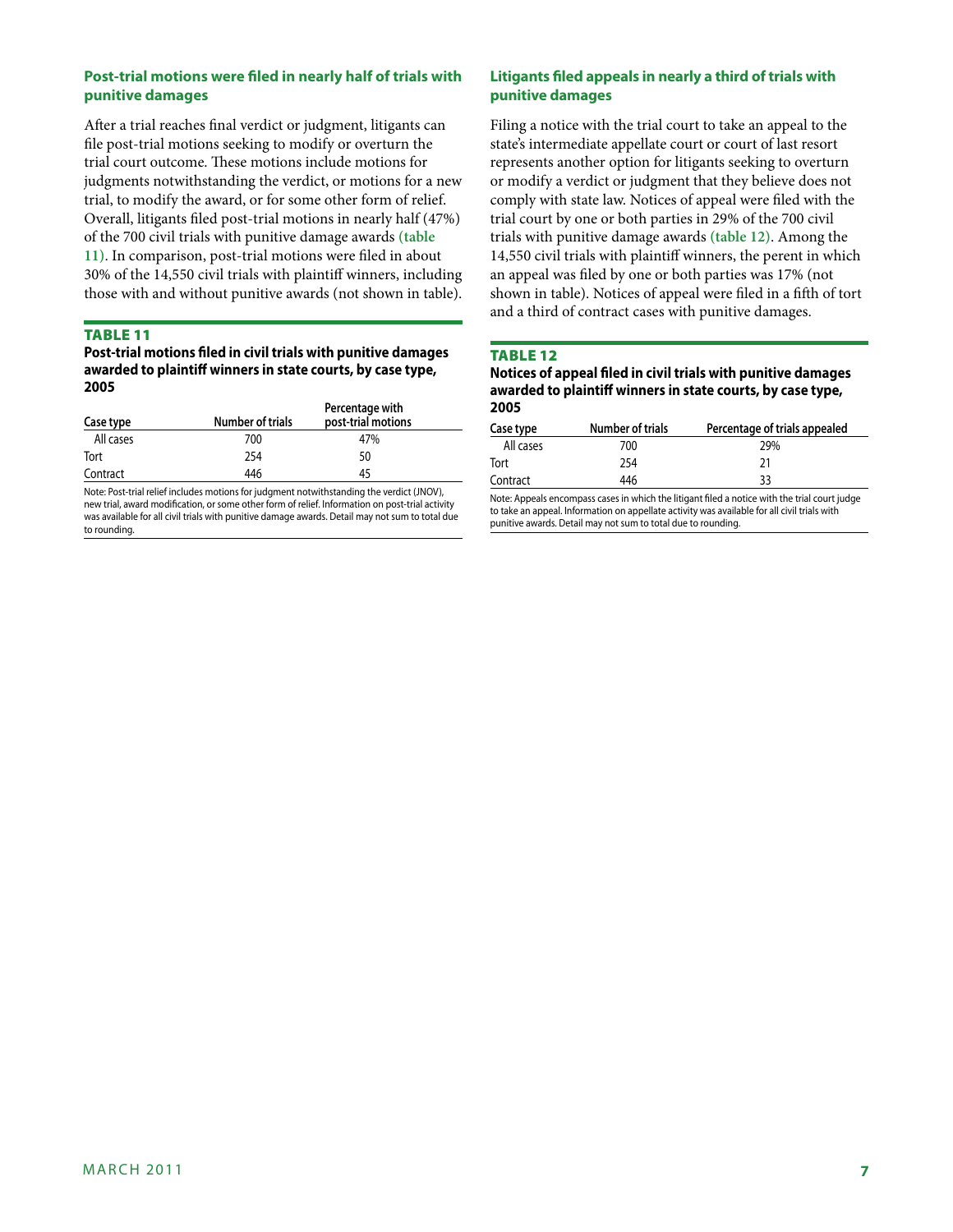# **Methodology**

The Civil Justice Survey of State Courts (CJSSC) examines tort, contract, and real property trials disposed of in general jurisdiction courts. The 2005 CJSSC contained two sampling frames. First, the sample was designed so that inferences could be made about general civil trials litigated in the nation's 75 most populous counties. The 75 most populous counties design was maintained in order to compute trends in civil trial litigation. The sample design for the 75 most populous counties sample was the same as the ones used for the 2001, 1996, and 1992 BJS civil trial studies.

#### *Selection of counties*

The sample is a stratified sample with 46 of the 75 most populous counties selected. The 75 most populous counties were divided into five strata: four were based on civil disposition data obtained in 1992 through telephone interviews with court staff in the general jurisdiction trial courts, and one stratum was added in 2001 to reflect population changes. Stratum 1 consisted of the 14 counties with the largest number of civil case dispositions. Every county in stratum 1 was selected with certainty. Stratum 2 consisted of 13 counties with 11 chosen for the sample. From strata 3, 10 of the 18 counties were selected. Nine of the 26 counties in stratum 4 were included in the sample. Stratum 5 was added to the 2001 sample to replace Norfolk County, Massachusetts, a stratum 4 site that participated in the 1992 and 1996 studies but that fell out of the 75 most populous counties in the 2000 census. Mecklenburg County, North Carolina, and El Paso County, Texas, were randomly selected from the four counties whose population increased sufficiently that they joined the ranks of the 75 most populous counties.

In addition to sampling civil trial litigation in the nation's 75 most populous counties, a sample of counties from which to estimate the civil trial litigation outside the 75 most populous was developed. The sample of civil trial litigation outside the nation's 75 most populous counties was constructed by first forming 2,518 primary sampling units (PSUs) from 3,066 counties—3,141 U.S. counties total minus the 75 counties from the 2001 CJSSC. The PSUs were formed through use of the following criteria: (1) they respected state lines, (2) they were based on one or more contiguous counties, and (3) they required a minimum estimated 2004 population of 10,000 persons. The average number of counties in each PSU was 1.22, with a maximum of 5 counties per PSU.

The 2,518 PSUs were stratified into 50 strata according to census region, levels of urbanization, and population size, which was based on the square root of the estimated 2004 population in each of these PSUs. Two PSUs were selected with equal probability within each of the fifty strata for a total of 100 PSUs and 110 counties in the supplemental sample. Hence, a total of 156 counties, 46 representing the nation's 75 most populous and 110 representing the remainder of

the nation, were used for the sample. All PSUs selected for the CJSSC either participated or substitutes were found for non-responsive units from a shadow sample; therefore, nonresponse adjustments were not needed for this survey.

#### *Selection of cases*

The second stage of the sample design generated lists of cases for coding. Each participating jurisdiction identified cases disposed of by jury trial or bench trial between January 1, 2005, and December 31, 2005. Some jurisdictions produced a list covering 12 months of trials for a fiscal year. Trial cases sampled met the following criteria for jury and bench trials: both litigants appeared at trial, both sides presented contested evidence, at least one litigating party sought monetary damages, and the trial was heard through completion. These criteria excluded many cases initially classified as bench or jury trials from the sample. Civil trials in state courts of limited jurisdiction and small claim cases were also excluded.

## *Weighting*

For the sample of civil trials occurring in the nation's 75 most populous counties, data on 7,682 civil trials met the study criteria. When these trials are weighted to the nation's 75 most populous counties, they represent 10,813 civil trials. For the sample of civil trials occurring outside the nation's 75 most populous counties, data on 1,190 civil trials met the study criteria. When these trials are weighted, they represent 16,135 civil trials disposed in counties outside the nation's 75 most populous (appendix table 1).

The weighted estimate of 26,948 civil trials represents a small percentage of the reported 7.5 million civil cases filed in all unified/general jurisdiction state courts nationwide in 2005. This nationwide count comprises all tort, contract, real property, small claims, probate/estate, mental health cases, and other civil cases filed in state courts of unified/ general jurisdiction. Although no nationwide counts of tort and contract filings in state courts are available, the National Center for State Courts Court Statistics Project reports 425,611 tort cases being filed in the unified/general jurisdiction courts of 32 states and 1,121,979 contract cases being filed in the unified/general jurisdiction courts of 28 states in 2005 (LaFountain, R., Schauffler, R., Strickland, S., Raftery, W., & Bromage, C., *Examing the Work of State Courts, 2006; A National Perspective from the Court Statistics Project* (National Center for State Courts 2007)).

#### *Confidence of intervals*

Because the data come from a sample, a sampling error and confidence intervals are associated with each reported number. Confidence intervals and standard errors for several key variables are reported in table 10 and appendix table 2. These confidence intervals show where the reported CJSSC numbers would fall 95% of the time in repeated sampling. BJS statisticians examined the distribution of unweighted outcome statistics and the sampling error, confidence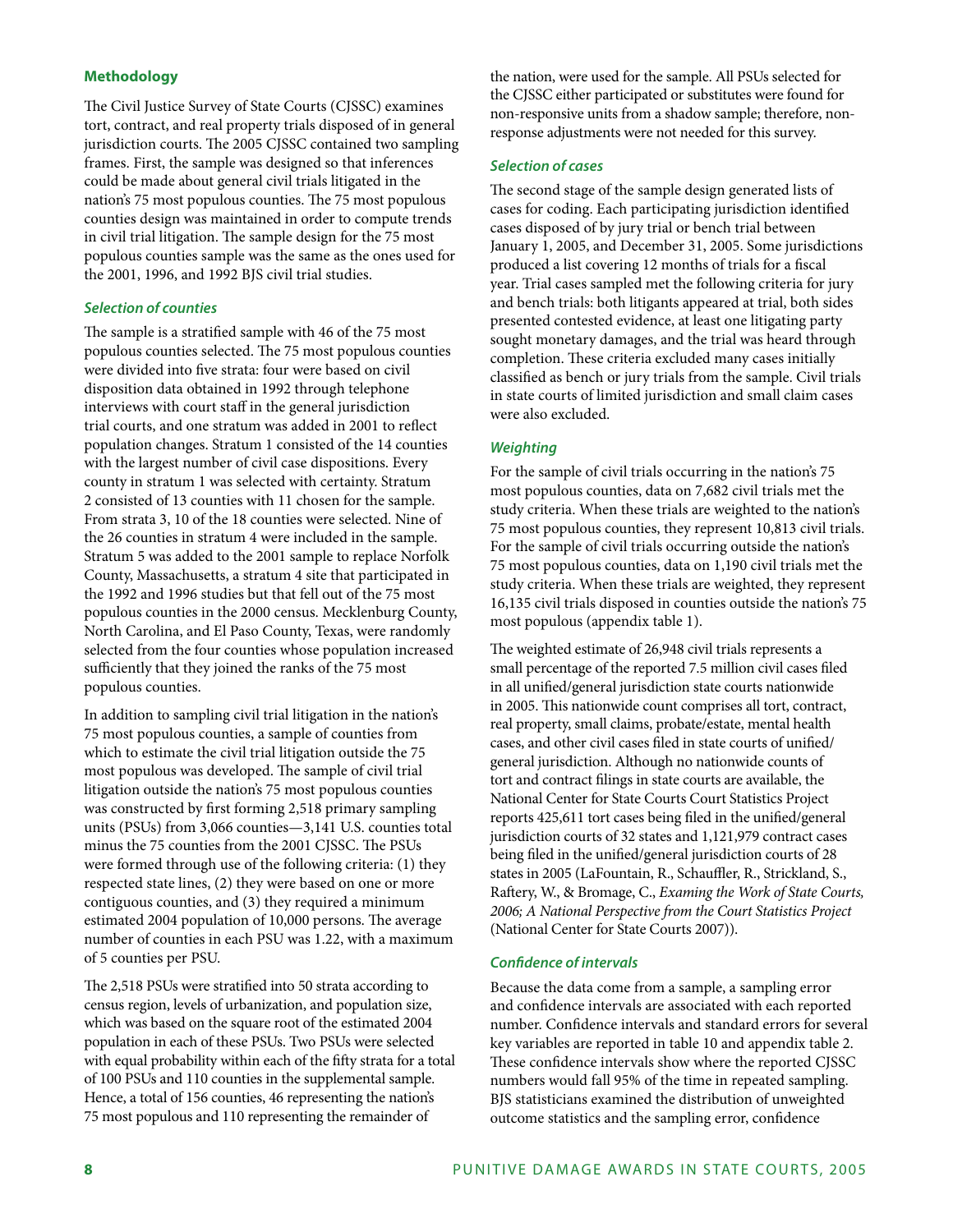intervals, and coefficients of variation associated with each to identify outcome statistics most prone to sampling error. Those statistics with a coefficient of variation twice the estimated mean were deemed to be statistically unreliable and were not included in this report.

#### *Collection of counts of all civil dispositions*

In conjunction with collecting detailed case level information on general civil trials, the counties participating in this survey were asked to complete a survey instrument constructed in a spreadsheet format that contained information on all general civil cases disposed in 2005. Frequency counts were obtained for trial and non-trial dispositions in these counties. The non-trial dispositions included cases dismissed for want of prosecution, granted default or summary judgments, settled or withdrawn prior to trial, settled through mediation or another method of alternative dispute resolution, or transferred to another court. This secondary data collection was used to gather disposition outcomes in trial and non-trial cases by case types.

## **GLOSSARY**

#### *Tort claims terms*

*Torts—*Claims arising from personal injury or property damage caused by negligent or intentional acts of another person or business.

*Automobile accident*—Personal injury or death caused by the negligent operation of a motor vehicle (not boat or airplane).

*Conversion—*Personal injury or property damage caused by the unauthorized use or control of another's personal property.

*Intentional tort—*Personal injury, death, or property damage caused by another's intentional act.

*Medical malpractice—*Personal injury or death caused by a medical professional's negligent care.

*Other professional malpractice—*Personal injury, death, or property damage caused by the negligent act of a nonmedical professional.

*Other negligent acts—*Negligence for an act not represented by other case categories.

*Premises liability—*Personal injury or death caused by dangerous condition of residential or commercial property.

*Product liability—*Personal injury or damage caused by the negligent manufacture or design of a product or exposure to toxic substances.

*Slander, Libel, or Defamation—*Damage caused to the career or reputation of an individual due to false accusations, comments, or statements made by another.

#### *Contract cases terms*

*Contracts—*Cases that include all allegations of breach of contract.

*Buyer plaintiff—*Buyer claims no delivery or delivery of incomplete, incorrect, or poor quality goods or services.

*Employment discrimination—*Firing, failure to promote, or failure to hire due to age, race, gender, or religion. Also, any dispute between employer and employee not based on an allegation of discrimination.

*Fraud—*Claim of negligent or intentional misrepresentation of the nature of a person, product, or service within a legal contract.

*Other contract claim—*Any contractual dispute other than the case categories used in this study, such as stockholder claims.

*Rental/lease agreement—*A dispute between a landlord and a tenant over the terms of a lease or rental property.

*Seller plaintiff—*Any debt collection for delivery of goods or services, including lenders seeking payment of money owed by a buyer or borrowers.

*Tortious interference—*Dispute alleging a defendant's intentional procuring of breach of a commercial or contractual relationship and damages.

#### *Damage award terms*

*Compensatory damages—*Damages awarded to compensate plaintiffs for financial losses, pain, suffering, or emotional distress resulting from defendants' negligence. Compensatory damages include both economic and noneconomic damages:

*Economic damages—*Economic damages are awarded for actual financial losses (e.g., medical costs, lost wages, lost future earnings, property damages) suffered by litigant.

*Non-economic damages—*Non-economic damages are awarded for pain and suffering, emotional distress, or loss of consortium.

*Punitive damages—*Punitive damages are awarded as a punishment for intentionally or grossly negligent behavior. They are awarded for the purposes of punishment rather than compensation.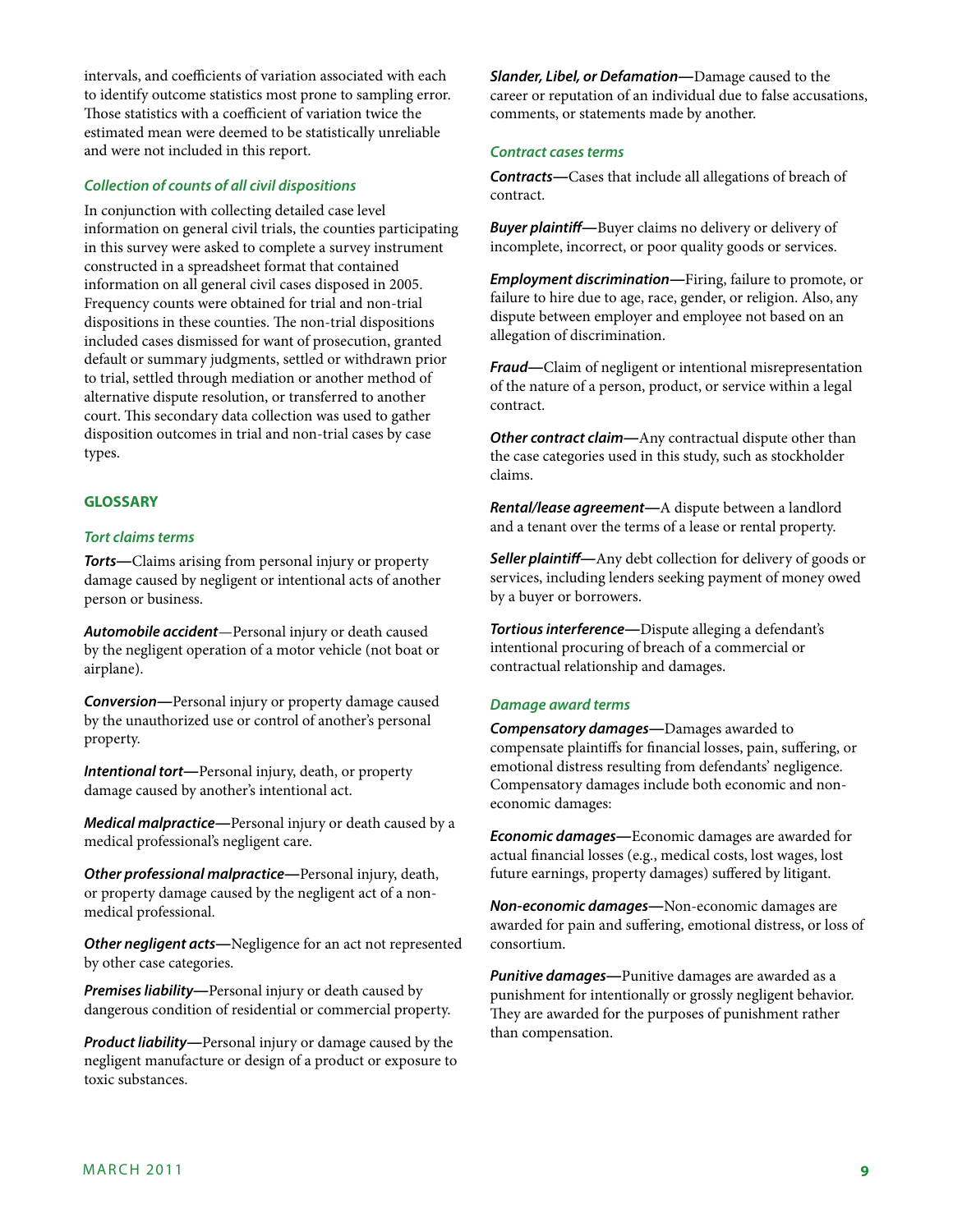#### Appendix table 1 **2005 Civil Justice Survey of State Courts sampling framework**

| Sampling frame                                               | 75 most<br>populous counties | Outside the 75 most<br>populous counties |
|--------------------------------------------------------------|------------------------------|------------------------------------------|
| Number of U.S. counties with<br>population of 10,000 or more | 75                           | 2,518                                    |
| Counties sampled                                             | 46                           | 110                                      |
| Cases meeting study criteria                                 | 7.682                        | 1,190                                    |
| Weighted cases                                               | 10,813                       | 16,135                                   |
| Average weight                                               | 1.41                         | 13.56                                    |

Note: Cases meeting study criteria will not match those in appendix table 3 because real property and bifucated trials involving liability claims were included in this table, but excluded throughout this report.

#### Appendix table 2

**Standard errors and confidence intervals for civil trials in which punitive damages were requested or awarded, by selected characteristics, 2005 Civil Justice Survey of State Courts**

|                                                                                                                                                                         |                 |                         | Confidence<br>interval |                |
|-------------------------------------------------------------------------------------------------------------------------------------------------------------------------|-----------------|-------------------------|------------------------|----------------|
| <b>Cases and outcomes</b>                                                                                                                                               | <b>Estimate</b> | Standard Lower<br>error | bound                  | Upper<br>bound |
| Percent of trials in which<br>punitive damages were sought                                                                                                              |                 |                         |                        |                |
| All cases                                                                                                                                                               | 12%             | 1.2%                    | 10%                    | 14%            |
| Tort                                                                                                                                                                    | 10              | 1.2                     | 8                      | 13             |
| Contract                                                                                                                                                                | 16              | 1.6                     | 13                     | 19             |
| Percent of trials with plaintiff<br>winners in which punitive<br>damages were sought                                                                                    |                 |                         |                        |                |
| All cases                                                                                                                                                               | 13%             | 1.3%                    | 10%                    | 15%            |
| Tort                                                                                                                                                                    | 10              | 1.1                     | 7                      | 12             |
| Contract                                                                                                                                                                | 17              | 2.1                     | 13                     | 21             |
| Percent of trials in which plaintiff<br>winners were awarded punitive<br>damages                                                                                        |                 |                         |                        |                |
| All cases                                                                                                                                                               | 5%              | 0.6%                    | 4%                     | 6%             |
| Tort                                                                                                                                                                    | 3               | 0.6                     | 2                      | 4              |
| Contract                                                                                                                                                                | 8               | 1.3                     | 5                      | 10             |
| Percent of trials with punitive<br>awards from trials where punitive<br>damages were sought                                                                             |                 |                         |                        |                |
| All cases                                                                                                                                                               | 30%             | 4.0%                    | 22%                    | 38%            |
| Tort                                                                                                                                                                    | 23              | 5.3                     | 13                     | 34             |
| Contract                                                                                                                                                                | 35              | 5.6                     | 24                     | 46             |
| Median punitive damage awards                                                                                                                                           |                 |                         |                        |                |
| All cases                                                                                                                                                               | \$64,000        | \$18,000                | \$28,000               | \$98,000       |
| Tort                                                                                                                                                                    | 55,000          | 19,000                  | 23,000                 | 97,000         |
| Contract                                                                                                                                                                | 69,000          | 42,000                  | 25,000                 | 193,000        |
| Note: Standard errors were calculated by using a replication method (i.e., jackknife,<br>specifically JKN) available in WESVAR PC. Confidence interval is at 95% level. |                 |                         |                        |                |

# Appendix table 3

# **Percentage of civil trials in state courts with litigants seeking punitive damages, by the sampled CJSSC jurisdictions, 2005**

|                          | All civil trials |                       | Civil trials with<br>plaintiff winners |                       |  |
|--------------------------|------------------|-----------------------|----------------------------------------|-----------------------|--|
|                          |                  | Punitive              | <b>Punitive</b>                        |                       |  |
| Sampled counties         |                  | Number damages sought |                                        | Number damages sought |  |
| Sample of counties in    |                  |                       |                                        |                       |  |
| 46 of nation's 75 most   |                  |                       |                                        |                       |  |
| populous                 | 7,373            | 8%                    | 3,889                                  | 9%                    |  |
| Fulton, GA               | 36               | 36                    | 22                                     | 46                    |  |
| Franklin, OH             | 131              | 32                    | 93                                     | 23                    |  |
| Santa Clara, CA          | 51               | 31                    | 25                                     | 36                    |  |
| Los Angeles, CA          | 354              | 27                    | 189                                    | 32                    |  |
| Contra Costa, CA         | 25               | 24                    | 10                                     | 30                    |  |
| Bexar, TX                | 75               | 24                    | 33                                     | 39                    |  |
| Honolulu, HI             | 18               | 22                    | 10                                     | 30                    |  |
| Fairfax, VA              | 166              | 21                    | 102                                    | 23                    |  |
| Mecklenburg, NC          | 38               | 21                    | 29                                     | 14                    |  |
| San Francisco, CA        | 116              | 21                    | 64                                     | 19                    |  |
| Orange, CA               | 254              | 20                    | 129                                    | 25                    |  |
| San Bernardino, CA       | 70               | 17                    | 40                                     | 15                    |  |
| St. Louis, MO            | 141              | 16                    | 82                                     | 13                    |  |
| Ventura, CA              | 71               | 16                    | 35                                     | 11                    |  |
| Alameda, CA              | 167              | 14                    | 98                                     | 19                    |  |
| Dupage, IL               | 81               | 12                    | 53                                     | 13                    |  |
| Maricopa, AZ             | 238              | 11                    | 116                                    | 15                    |  |
| El Paso, TX              | 40               | 8                     | 27                                     | 11                    |  |
| Fairfield, CT            | 70               | 7                     | 47                                     | 2                     |  |
| Jefferson, KY            | 110              | 6                     | 45                                     | 13                    |  |
| Bergen, NJ               | 155              | 6                     | 57                                     | 7                     |  |
| Cuyahoga, OH             | 230              | 6                     | 124                                    | 5                     |  |
| Prima, AZ                | 75               | 5                     | 46                                     | 7                     |  |
| Hartford, CT             | 75               | 5                     | 44                                     | 5                     |  |
| Dade, FL                 | 201              | 5                     | 125                                    | 4                     |  |
| Orange, FL               | 69               | 4                     | 37                                     | 8                     |  |
| New York, NY             | 346              | 4                     | 161                                    | 4                     |  |
| Milwaukee, WI            | 117              | 4                     | 73                                     | 3                     |  |
| Harris, TX               | 506              | 4                     | 259                                    | 6                     |  |
| Philadelphia, PA         | 608              | 4                     | 357                                    | 5                     |  |
| Middlesex, NJ            | 207              | 4                     | 78                                     | 4                     |  |
| Hennepin, MN             | 167              | 4                     | 93                                     | 5                     |  |
| Essex, NJ                | 129              | 3                     | 59                                     | 3                     |  |
|                          |                  | 3                     | 85                                     | $\overline{2}$        |  |
| Dallas, TX               | 199              |                       |                                        |                       |  |
| Allegheny, PA            | 216              | 3                     | 114                                    | 4                     |  |
| Marion, IN               | 126              | 2                     | 85                                     | 2                     |  |
| Fresno, CA               | 51               | 2                     | 35                                     | 3                     |  |
| Oakland, MI              | 147              | $\overline{2}$        | 76                                     | 1                     |  |
| Middlesex, MA            | 103              | $\overline{2}$        | 27                                     | 0                     |  |
| Palm Beach, FL           | 113              | 2                     | 73                                     | 3                     |  |
| Cook, IL                 | 681              | 2                     | 365                                    | 3                     |  |
| Essex, MA                | 55               | 2                     | 16                                     | 6                     |  |
| Suffolk, MA              | 125              | $\overline{2}$        | 37                                     | 3                     |  |
| King, WA                 | 182              | $\overline{2}$        | 126                                    | 2                     |  |
| Worcester, MA            | 69               | 0                     | 18                                     | 0                     |  |
| Wayne, MI                | 169              | 0                     | 70                                     | 0                     |  |
| Sample of counties       |                  |                       |                                        |                       |  |
| outside nation's 75 most |                  |                       |                                        |                       |  |
| populous                 | 1,103            | 15%                   | 665                                    | 16%                   |  |

Note: Sample of counties outside the 75 most populous were combined because many of these counties had fewer than 10 trials, which precludes the generation of statistically reliable estimates. For a comprehensive view of civil trials concluded in the national sample of 156 counties, see Civil Bench and Jury Trials in State Courts, 2005 at http://www.ojp.usdoj.gov/bjs/ abstract/cbjtsc05.htm. Detail may not sum to total due to rounding.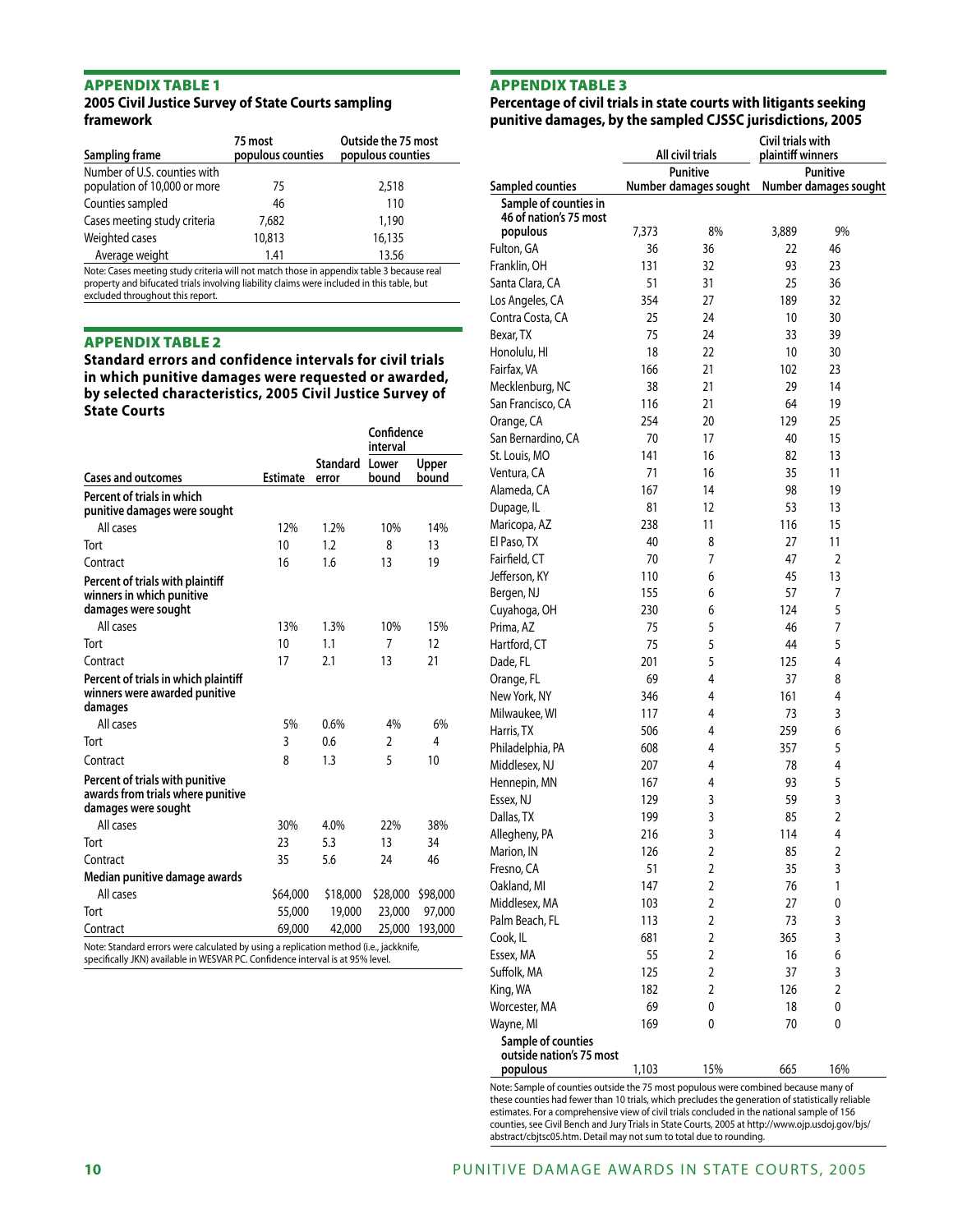#### Appendix table 4

#### **Punitive damages awarded in civil trials in state courts, by the sampled CJSSC jurisdictions, 2005**

| Sampled counties                                        | Number of trials with<br>plaintiff winners | Percentage with punitive<br>damage awards |
|---------------------------------------------------------|--------------------------------------------|-------------------------------------------|
| Sample of counties in 46 of                             |                                            |                                           |
| nation's 75 most populous                               | 3,813                                      | 4%                                        |
| Bexar, TX                                               | 33                                         | 18                                        |
| Santa Clara, CA                                         | 24                                         | 17                                        |
| Jefferson, KY                                           | 44                                         | 14                                        |
| Alameda, CA                                             | 98                                         | 10                                        |
| Contra Costa, CA                                        | 10                                         | 10                                        |
| Fairfax, VA                                             | 102                                        | 10                                        |
| St. Louis, MO                                           | 82                                         | 10                                        |
| Fulton, GA                                              | 22                                         | 9                                         |
| Los Angeles, CA                                         | 187                                        | 9                                         |
| Franklin, OH                                            | 92                                         | 9                                         |
| Ventura, CA                                             | 35                                         | 9                                         |
| San Francisco, CA                                       | 64                                         | 8                                         |
| Orange, CA                                              | 129                                        | 8                                         |
| El Paso, TX                                             | 27                                         | 7                                         |
| Essex, MA                                               | 16                                         | 6                                         |
| Dupage, IL                                              | 53                                         | 6                                         |
| Cuyahoga, OH                                            | 123                                        | 5                                         |
| Allegheny, PA                                           | 110                                        | 5                                         |
| Hennepin, MN                                            | 90                                         | 4                                         |
| Harris, TX                                              | 258                                        | 4                                         |
| Wayne, MI                                               | 51                                         | 4                                         |
| Mecklenburg, NC                                         | 28                                         | 4                                         |
| Maricopa, AZ                                            | 114                                        | 4                                         |
| Dallas, TX                                              | 85                                         | 4                                         |
| Milwaukee, WI                                           | 68                                         | 3                                         |
| Orange, FL                                              | 36                                         | 3                                         |
| Palm Beach, FL                                          | 72                                         | 3                                         |
| Suffolk, MA                                             | 37                                         | 3                                         |
| Dade, FL                                                | 125                                        | $\overline{2}$                            |
| Hartford, CT                                            | 44                                         | $\overline{2}$                            |
| Prima, AZ                                               | 46                                         | $\overline{2}$                            |
| Fairfield, CT                                           | 47                                         | 2                                         |
| Essex, NJ                                               | 59                                         | $\overline{2}$                            |
| Cook, IL                                                | 338                                        | $\overline{2}$                            |
| Middlesex, NJ                                           | 78                                         | 1                                         |
| Oakland, MI                                             | 75                                         | 1                                         |
| Philadelphia, PA                                        | 357                                        | 1                                         |
| King, WA                                                | 126                                        | 1                                         |
| New York, NY                                            | 159                                        | 1                                         |
| Sample of counties outside<br>nation's 75 most populous | 656                                        | 5%                                        |

Note: Sample of counties outside the 75 most populous were combined because many of these counties had fewer than 10 trials, which precludes the generation of statistically reliable estimates. For a comprehensive view of civil trials concluded in the national sample of 156 counties, see *Civil Bench and Jury Trials in State Courts, 2005* at http://www.bjs.gov/bjs/abstract/cbjtsc05.htm. Not all 46 of the nation's 75 most populous counties are shown in list because several reported no punitive damage awards. These counties were combined and included in the sub-total. Detail may not sum to total due to rounding.